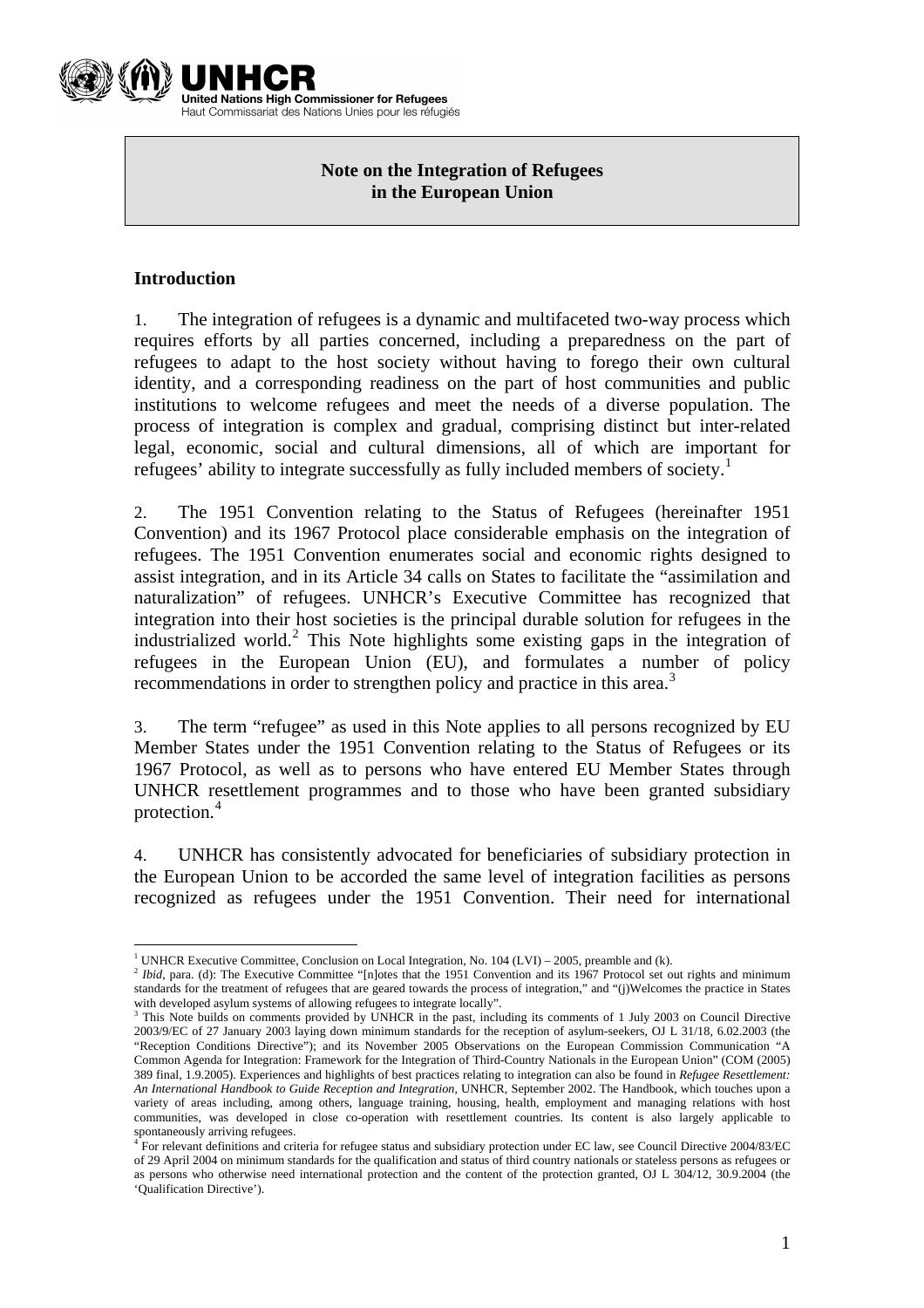protection is equally compelling and frequently as long in duration as that of refugees. The question therefore arises whether, at least with regard to certain rights, the existing differential treatment is justifiable in light of the principle of non-discrimination.<sup>[5](#page-1-0)</sup> Integration measures for persons granted subsidiary protection would also enhance their capacity to contribute productively to the societies which have accepted them.

5. UNHCR has recently conducted assessments in several EU countries in which refugee men, women, boys and girls have participated. These assessments have revealed what refugees perceive as key obstacles to integration. These include:

- difficulties due to lack of knowledge of local languages and differing cultures;
- discrimination and unreceptive attitudes towards foreigners;
- lack of understanding within host societies of the specific situation of refugees;
- psychological impact of protracted inactivity during asylum procedures;
- limited access to rights for persons with subsidiary protection.

#### **Inclusion of Refugees in General Integration Plans for Migrants**

6. Many integration challenges faced by refugees are similar to those faced by other third country nationals staying legally in the European Union. Discrimination and xenophobic attitudes affect refugees and other migrants alike, as does the need to bridge language and cultural barriers, including those relating to different gender roles. Preference given to nationals by employers as well as for housing are examples of the kinds of obstacles that both refugees and other migrants may face.

7. Integration policies for refugees should, therefore, be mainstreamed in general integration plans drawn up for third country nationals generally. At EU level, important steps have been taken towards the development of common policies, approaches and tools on integration across Member States, which can also assist the integration of persons in need of international protection.<sup>[6](#page-1-1)</sup> In other policy areas, strategies to combat

<span id="page-1-0"></span><sup>&</sup>lt;sup>5</sup> The principle of non-discrimination is set out in a number of human rights instruments including Article 2 of the Universal Declaration of Human Rights, Articles 2 and 26 of the International Covenant on Civil and Political Rights, Article 14 of the European Convention for the Protection of Human Rights and Fundamental Freedoms, Article 2 of the International Covenant on Economic, Social and Cultural Rights, Article 2 of the Convention on the Rights of the Child. The UN Human Rights Committee (General Comment No. 18: Non-discrimination, para. 13) expressed a general principle of human rights law according to which differentiation of treatment is only allowed if "the criteria for such differentiation are reasonable and objective and if the aim is to achieve a purpose which is legitimate under the Covenant". This approach has essentially also been taken by the European Court on Human Rights, affirming that in the exercise of a right laid down in the Convention the "principle of equality of treatment is violated if the distinction has no objective and reasonable justification" (see *Belgian Linguistic case,* Judgment of 23 July 1968, Series A, No. 6, paragraph 10). In *Abdulaziz, Cabales and Balkandali* v*. the United Kingdom,* the Court held that "a difference of treatment is discriminatory if it 'has no objective and reasonable justification', that is, if it does not pursue a 'legitimate aim' or if there is not a 'reasonable relationship of proportionality between the means employed and the aim sought to be realized'" (judgment of 28 May 1985, Series A, No. 94, para. 72).

<span id="page-1-1"></span> $6$  Existing policies and materials developed by the European Union on integration should be applied where relevant to guide the integration of refugees and subsidiary protection beneficiaries. These include the Common Basic Principles adopted by the JHA Council on 19 November 2004 ([http://ue.eu.int/ueDocs/cms\\_Data/docs/pressData/en/jha/82745.pdf](http://ue.eu.int/ueDocs/cms_Data/docs/pressData/en/jha/82745.pdf)); the Communication from the Commission to the Council, the European Parliament, the European Economic and Social Committee and the Committee of the Regions on immigration, integration and employment, COM/2003/0336 final, 3.6.2003; Communication from the Commission to the Council, the European Parliament, the European Economic and Social Committee and the Committee of the Regions – A Common Agenda for Integration – Framework for the Integration of Third-Country Nationals in the European Union, COM(2005) 389 final, 1.9.2005; and the European Communities (Directorate-General for Justice, Freedom and Security) *Handbook on Integration for Policy-Makers and Practitioners, Luxembourg: Office for Official Publications of the European* Communities, 2004 ([http://ec.europa.eu/justice\\_home/doc\\_centre/immigration/integration/doc/handbook\\_en.pdf\)](http://ec.europa.eu/justice_home/doc_centre/immigration/integration/doc/handbook_en.pdf). From 2008, the Integration Fund which is part of the EC's Framework Programme on Solidarity and Management of Migration Flows for 2007-2013 will also provide significant financial resources to support integration activities in Member States which should also address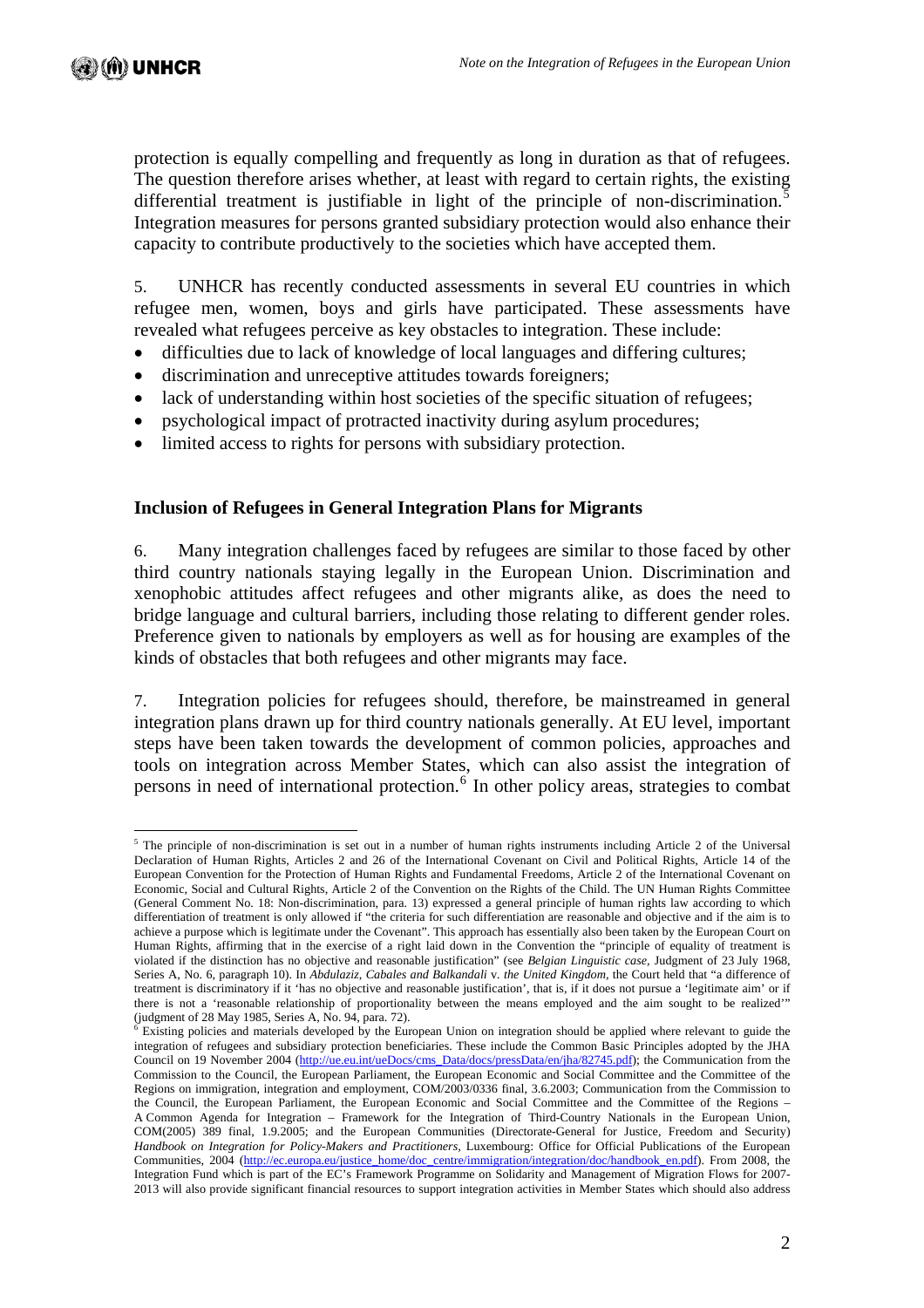racism and xenophobia, policies aimed at strengthening gender equality, measures to enhance participation in community activities, in particular of women and adolescents, and confidence-building initiatives with host communities can also benefit refugees as well as other migrants, particularly if they are planned in consultation with refugee and other immigrant communities themselves. Similarly, policies recognizing that each individual may need different forms of integration support, depending on personal circumstances, are likely to provide a more targeted response. Close cooperation among actors working in the field of refugee protection and those involved in the planning and implementation of integration policies at national or regional level is therefore required.

#### **Reception of Asylum-seekers and Integration**

8. There are important differences between refugees and other newcomers. First of all, in regard to those refugees who arrive in EU Member States as asylum-seekers, there is a need to understand the implications of reception policies for integration.<sup>[7](#page-2-0)</sup> While it is not UNHCR's position that the full range of integration programmes for refugees should be extended to asylum-seekers, the Office considers that reception policies are more effective if they are guided by the potential longer-term outcomes of the process: the integration of asylum-seekers who are ultimately recognized as refugees or beneficiaries of subsidiary protection, and sustainable return and re-integration of those whose claims are unsuccessful.<sup>[8](#page-2-1)</sup>

9. By the time of recognition, refugees may have been in their host countries for prolonged periods, sometimes for many years, awaiting the outcome of their asylum claims. During this time they will have gathered experiences and impressions of the host community which may or may not enhance their prospects of successful integration. Being admitted to an asylum procedure does not mark the end of insecurity: factors such as homelessness, life in a reception or detention centre, isolation and separation from family, restrictions on the right to work, dependency on in-kind benefits, and the stigma often associated with being an asylum-seeker can have lasting and debilitating effects on asylum-seekers, compelling them to conduct their lives on the margins of society. Nor does recognition automatically mean a return to normality; it may be difficult for both the refugee and the host community to begin anew.

10. Reception policies for asylum-seekers should be designed to minimize isolation and separation from host communities and should provide for effective language and vocational skills development, and assistance to pursue employment. Access to employment should be granted progressively, taking into account the duration of asylum procedures. Where procedures are lengthy, asylum-seekers should have access

people in need of international protection.

<span id="page-2-0"></span><sup>&</sup>lt;sup>7</sup> For more information on reception conditions, see UNHCR Executive Committee, Conclusion on Reception of Asylum-seekers in the Context of Individual Asylum Systems, No. 93 (LIII) – 2002; UNHCR, Reception of Asylum-seekers, including Standards of Treatment, in the Context of Individual Asylum Systems, paper prepared in the context of the Global Consultations on International Protection, EC/GC/01/17, 4 September 2001 and the documents listed in note 3.

<span id="page-2-1"></span><sup>&</sup>lt;sup>8</sup> UNHCR, Reception of Asylum-seekers, including Standards of Treatment, in the Context of Individual Asylum Systems, paper prepared in the context of the Global Consultations on International Protection, EC/GC/01/17, 4 September 2001, para. 13. See also UNHCR's comments of 1 July 2003 on Council Directive 2003/9/EC of 27 January 2003 laying down Minimum Standards for the Reception of Asylum-Seekers (OJ L 31/18, 6.02.2003 (the 'Reception Conditions Directive'). The Reception Conditions Directive does not address the link between reception policies and integration.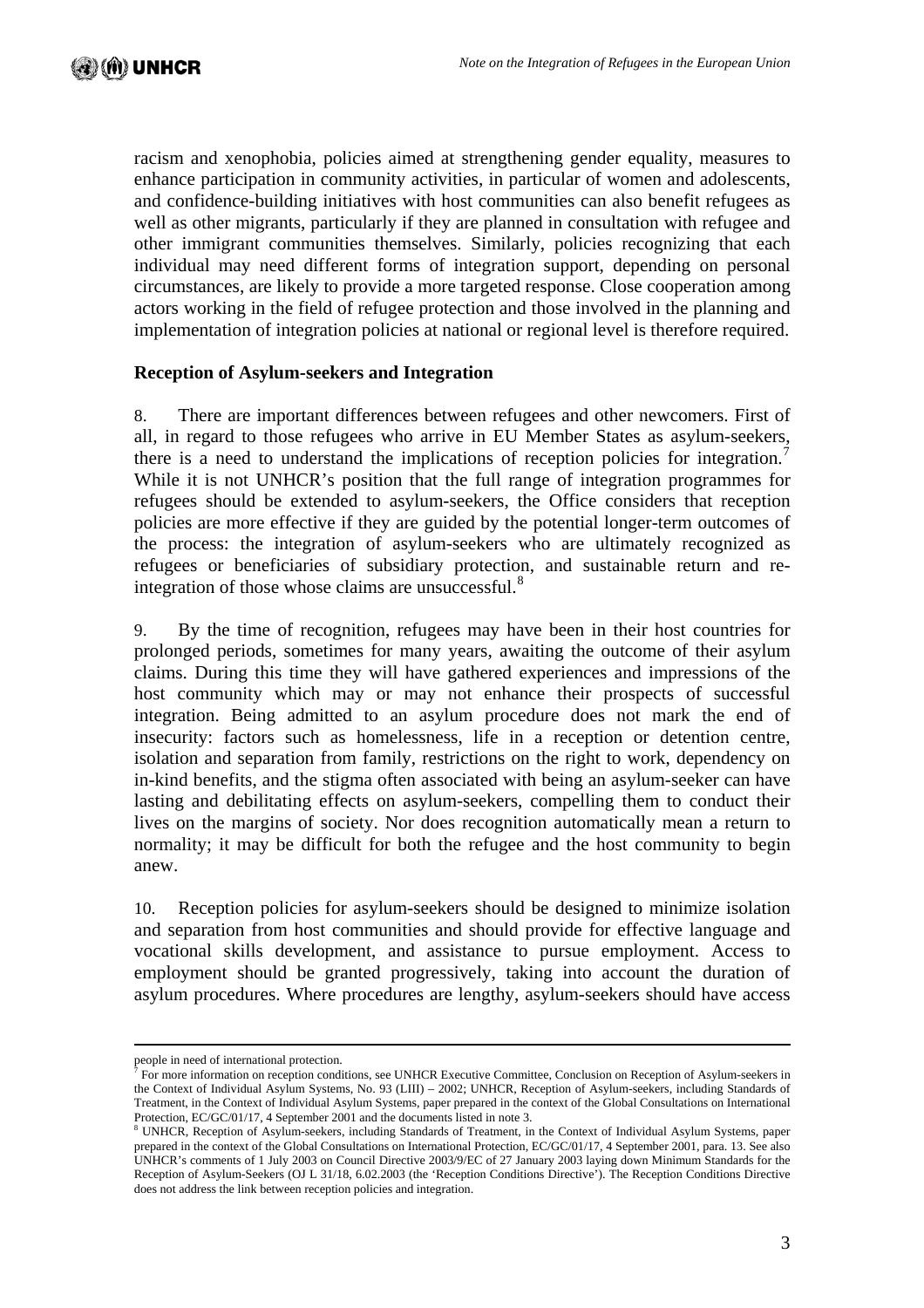$\overline{a}$ 

to a broader range of benefits and services, in view of the negative impact of an extended period of insecurity.<sup>[9](#page-3-0)</sup> Such an approach would build on individual skills and resources and empower asylum-seekers and refugees to become active members of society, thus increasing their chances of successful integration in the host state or reintegration in their own country upon return.

11. Language is vital for integration; it facilitates the active participation of children in school, is important for accessing employment in the host country and may also be a valuable additional asset upon return home. Language training not only helps adults to adjust to their new environment; it also reduces the burden on children who are often called upon to serve as interpreters for adult family members. In UNHCR's view, language training should generally be provided upon commencement of the asylum procedure, unless it is reasonably foreseen that the asylum-seeker will stay in the country for a period not exceeding a few weeks. To increase its efficiency, language training should be adapted to the divergent learning capacities of asylum-seekers and convey key information about the host society and its functioning.

12. Vocational training also has an empowering effect. It enables asylum-seekers to meet the host population on equal terms rather than as recipients of services, and facilitates access to employment in case permission to remain is granted. Vocational training may also be beneficial for reintegration upon return of rejected asylum-seekers, as it can open new employment opportunities in the home country.

13. Accommodation which allows for relations to be built with the host community is important for future integration. Detention, even if for a short period of time, may have lasting effects on individuals and on their ability to adjust to and integrate in the host society, particularly in the case of children and traumatized persons.<sup>[10](#page-3-1)</sup> Collective reception centres, while meeting the asylum-seekers' immediate housing needs, may have the effect of isolating them from host communities. Frequent changes of place of residence exacerbate instability and hinder active participation of children at school. UNHCR encourages the establishment of mentoring programmes and of schemes involving host communities and asylum-seekers, such as local development projects, sports or arts and crafts, and encourages EU Member States to support these. Such projects can boost self-esteem and the sense of belonging, which is important for future integration.

14. The workplace offers extremely important opportunities for positive socialization and for the development of resourcefulness. Employment provides the individual not only with an income but also with independence, social status, and recognition. UNHCR's Executive Committee has recognized that promoting the self-reliance of refugees from the outset will enhance the sustainability of any future durable solution.<sup>[11](#page-3-2)</sup> UNHCR therefore welcomes initiatives such as the EQUAL Programme

<sup>&</sup>lt;sup>9</sup> This approach has been adopted in Article 11 of the Reception Conditions Directive. Op. cit., note 3.

<span id="page-3-1"></span><span id="page-3-0"></span>This approach has been adopted in Article 11 of the Reception Conditions of the Reception of asylum-seekers. See UNHCR Executive Committee has reaffirmed the need for limits on detention of asylum-seekers. See UNHCR Execut Committee, Conclusion on Detention of Refugees and Asylum-seekers, No. 44 (LIII) – 1986 and also UNHCR Revised Guidelines

<span id="page-3-2"></span>on Applicable Criteria and Standards Relating to the Detention of Asylum-seekers, February 1999.<br><sup>11</sup> UNHCR Executive Committee, Conclusion on Local Integration, No. 104 (LVI) – 2005, preamble, indicates that self-relianc beneficial if promoted before official recognition as a refugee. UNHCR Executive Committee, Conclusion No. 93 (LIII), para. (b)(vii) has also recognized that "reception arrangements can be mutually beneficial where they are premised on the understanding that many asylum-seekers can attain a certain degree of self-reliance, if provided with the requisite opportunities."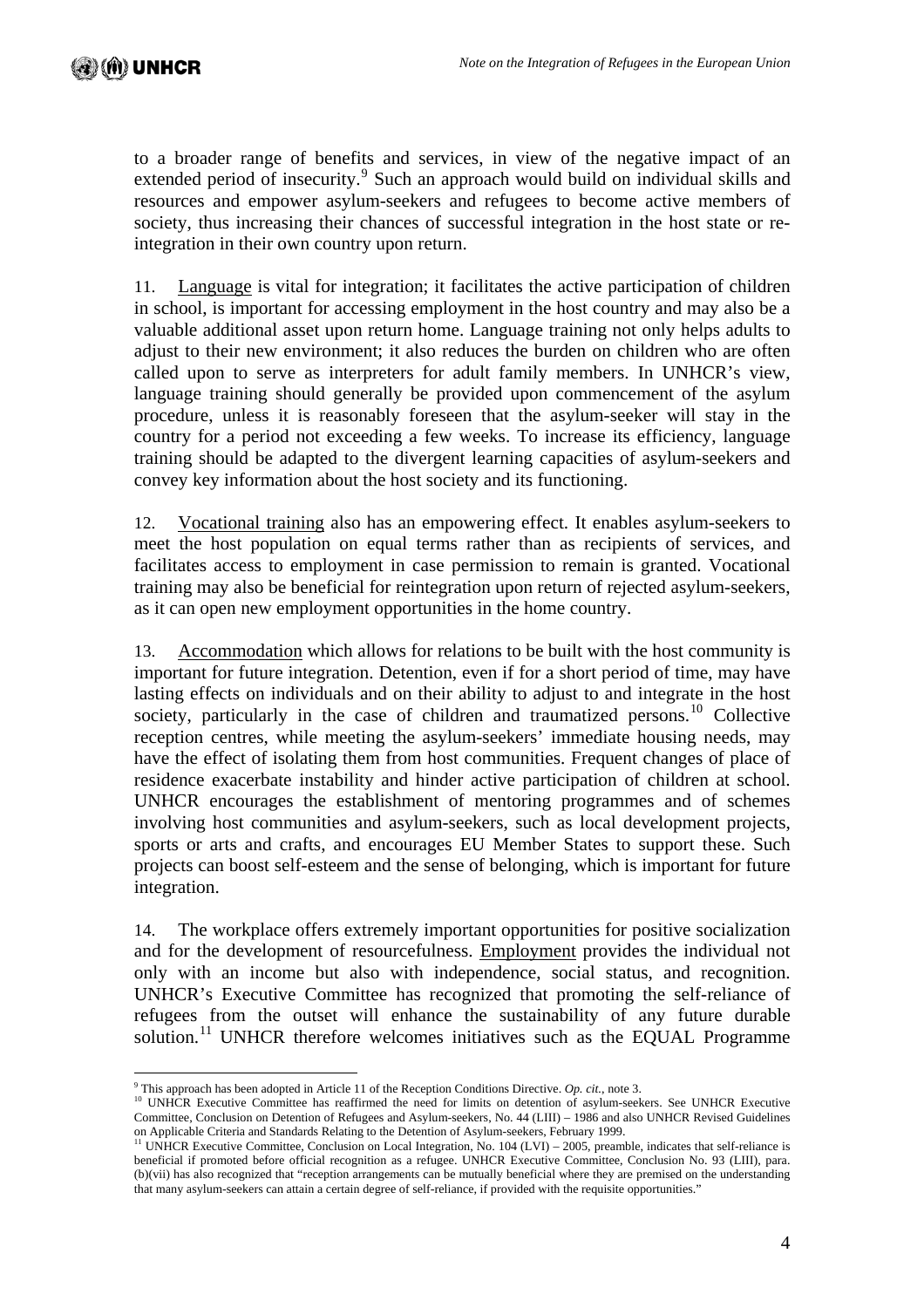established under the European Social Fund, which allowed for the extension of certain employment-related projects to asylum-seekers. UNHCR suggests that six months be set as a maximum period beyond which a ban on access to the labour market should not extend.<sup>[12](#page-4-0)</sup> Providing access to the labour market can reduce reception costs, discourage informal employment and facilitate reintegration into the country of origin by allowing asylum-seekers who return home to do so with a degree of financial independence or acquired work skills. $^{13}$  $^{13}$  $^{13}$ 

#### **Length of Asylum Procedures**

15. An extended asylum procedure can be one of the main obstacles to the successful social, economic and cultural integration of spontaneously arriving refugees. The status determination procedure is often characterized by insecurity and inactivity. Long periods during which refugees are restricted from leading full and active lives may be damaging to mental health and provoke conditions such as depression, dependency syndrome, apathy and lack of self-confidence, hindering employment and social skills after recognition. Lengthy procedures have a particular impact on children, for whom stability is especially important.

16. An efficient status determination procedure is necessary not only to legitimize the asylum system but also to end the precarious situation of asylum-seekers, and is therefore in the interest of States as well as applicants for protection. In UNHCR's view, the essential first step towards this goal is to ensure high quality first instance procedures.[14](#page-4-2) Improved decisions at first instance can, over time, reduce the number and duration of appeals and thus the overall length of asylum procedures. UNHCR stands ready to support Member States in this regard.<sup>[15](#page-4-3)</sup>

## **Following Recognition: Integration Challenges Specific to Refugees and Beneficiaries of Subsidiary Protection**

17. The predominance of non-economic imperatives to move to another country distinguishes forced movement from voluntary migration. Refugees are less likely than other migrants to move to countries where they have already some cultural, linguistic or economic links. Unlike other migrants, refugees do not enjoy the protection of their countries of origin and have to rebuild their lives in new countries of residence, without – at least in the short term – the option of returning home. Often refugees are compelled to flee at short notice, leaving behind belongings and documents. They may have lost contact with family members and with social support structures in the country of origin. These facts need to be taken into account in planning and implementing integration measures. The following sections outline the main areas in which a differentiated

 $\overline{a}$ 

<span id="page-4-0"></span><sup>&</sup>lt;sup>12</sup> UNHCR considers the one year period included in Article 11(2) of the Reception Conditions Directive to be too long and encourages EU Member States to consider shorter time frames when establishing deadlines according to Article 11 (1) of that

Directive.<br><sup>13</sup> See UNHCR Global Consultations document "Reception of asylum-seekers", op. cit., note 7, paras. 9 and 13.

<span id="page-4-3"></span><span id="page-4-2"></span><span id="page-4-1"></span><sup>&</sup>lt;sup>14</sup> Ibid., para. 9.<br><sup>15</sup> Schemes such as the "Quality Initiative" in the UK, or the monitoring function of UNHCR's Sub-Office in Nuremburg, Germany, are examples of support that UNHCR can provide to refugee status determination authorities to enhance their effectiveness.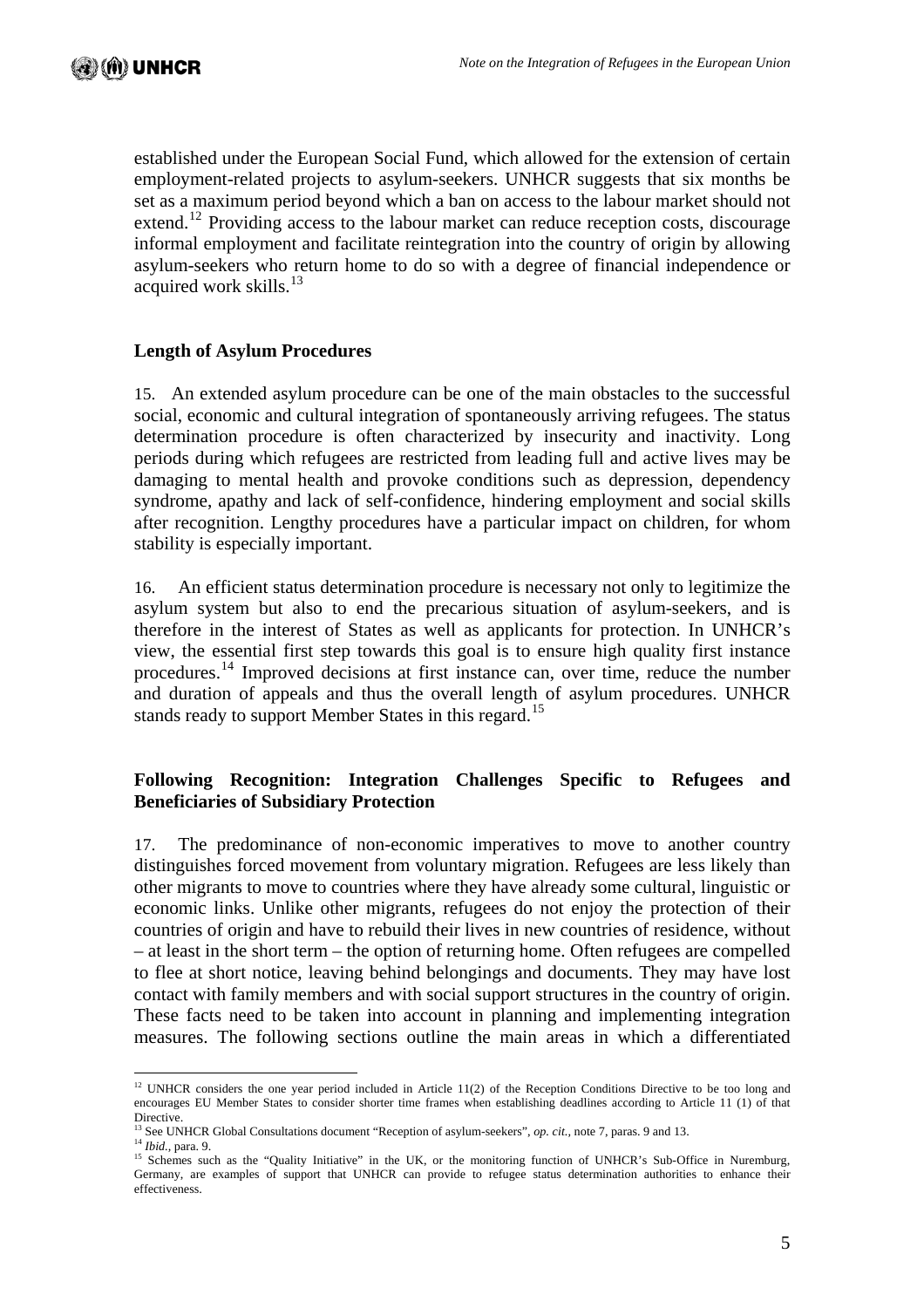approach between refugees and other migrants is called for.

# **Residence Status**

18. The timely grant of a secure legal status and residency rights are essential factors in the integration process.<sup>[16](#page-5-0)</sup> UNHCR has observed that the duration of residence permits has a considerable impact on refugees' attitudes. Short-term residence permits are detrimental to refugees' security and stability. UNHCR is therefore concerned that provisions in the Qualification Directive<sup>[17](#page-5-1)</sup> on the duration of residence permits, particularly for family members of refugees and persons granted subsidiary protection, may not be conducive to integration.

19. The Council Directive concerning the Status of Third Country Nationals who are Long-Term Residents<sup>[18](#page-5-2)</sup> grants a conditional right to permanent residency after five years' residence on the territory of a Member State. The Directive does not apply to refugees. Refugees and persons granted subsidiary protection who reside lawfully in and have contributed to communities in Member States for many years do not at present enjoy the same rights under EU law as other legally resident third country nationals, such as freedom of residence within EU territory and other rights including, among others, in respect of employment, education, vocational training and recognition of professional qualifications.

20. A proposal for amendment to the Long-Term Residence Directive is expected from the European Commission before July 2007. In UNHCR's view, in order to take into account the special position of refugees, permanent residence should be granted to them at the latest at the end of the three year residence period established by the Qualification Directive.[19](#page-5-3) UNHCR considers that the same three year deadline should apply to persons granted subsidiary protection. The adoption of such an amendment would close a long-standing gap in the legal framework established in the first phase of asylum harmonization.

21. Refugee status should not in principle be subject to frequent review, to the detriment of the security which it is intended to provide.<sup>[20](#page-5-4)</sup> Regular reviews with the objective of ending refugee status can create considerable uncertainty, making it difficult for a refugee to focus on the longer term, and are thus not conducive to integration. UNHCR urges EU Member States to administer cessation policies in a limited fashion so as to minimize disruptive effects for refugees.

<span id="page-5-0"></span> $\overline{a}$ <sup>16</sup> UNHCR Executive Committee, Conclusion No. 104, para. (j). UNHCR Executive Committee calls on States with developed asylum systems to support refugees' ability to integrate "through the timely grant of a secure legal status and residency rights,

and/or to facilitate naturalization".<br>
<sup>17</sup> Oualification Directive, *op. cit.*, note 4, Article 24 (2) and (3).

<span id="page-5-2"></span><span id="page-5-1"></span><sup>&</sup>lt;sup>18</sup> Council Directive 2003/109/EC of 25 November 2003 concerning the Status of Third-Country Nationals who are Long-Term<br>Residents, OJ L 16/44, 23.01.2004 (the 'Long-Term Residence Directive').

<span id="page-5-3"></span><sup>&</sup>lt;sup>19</sup> Council Directive 2004/83/EC, *op. cit.*, note 4, Article. 24 (1): "As soon as possible after their status has been granted, Member States shall issue to beneficiaries of refugee status a residence permit which must be valid for at least three years and renewable unless compelling reasons of national security or public order otherwise require, and without prejudice to Article 21(3)."<br><sup>20</sup> UNHCR, Handbook on Procedures and Criteria for Determining Refugee Status, re-edited, January

<span id="page-5-4"></span><sup>&</sup>quot;Summary Conclusions on Cessation of Refugee Status, Global Consultations on International Protection, Lisbon Expert Roundtable", May 2001, no. B (17): "The practice under Article 1C(5)-(6) has hitherto been for cessation to be declared on a group basis, and not applied to individual cases selected from among a larger group of the same nationality. While nothing in the Convention precludes its use with respect to an individual refugee, such an approach would require further analysis if it were to be used, not least because of the need to respect a basic degree of stability for individual refugees."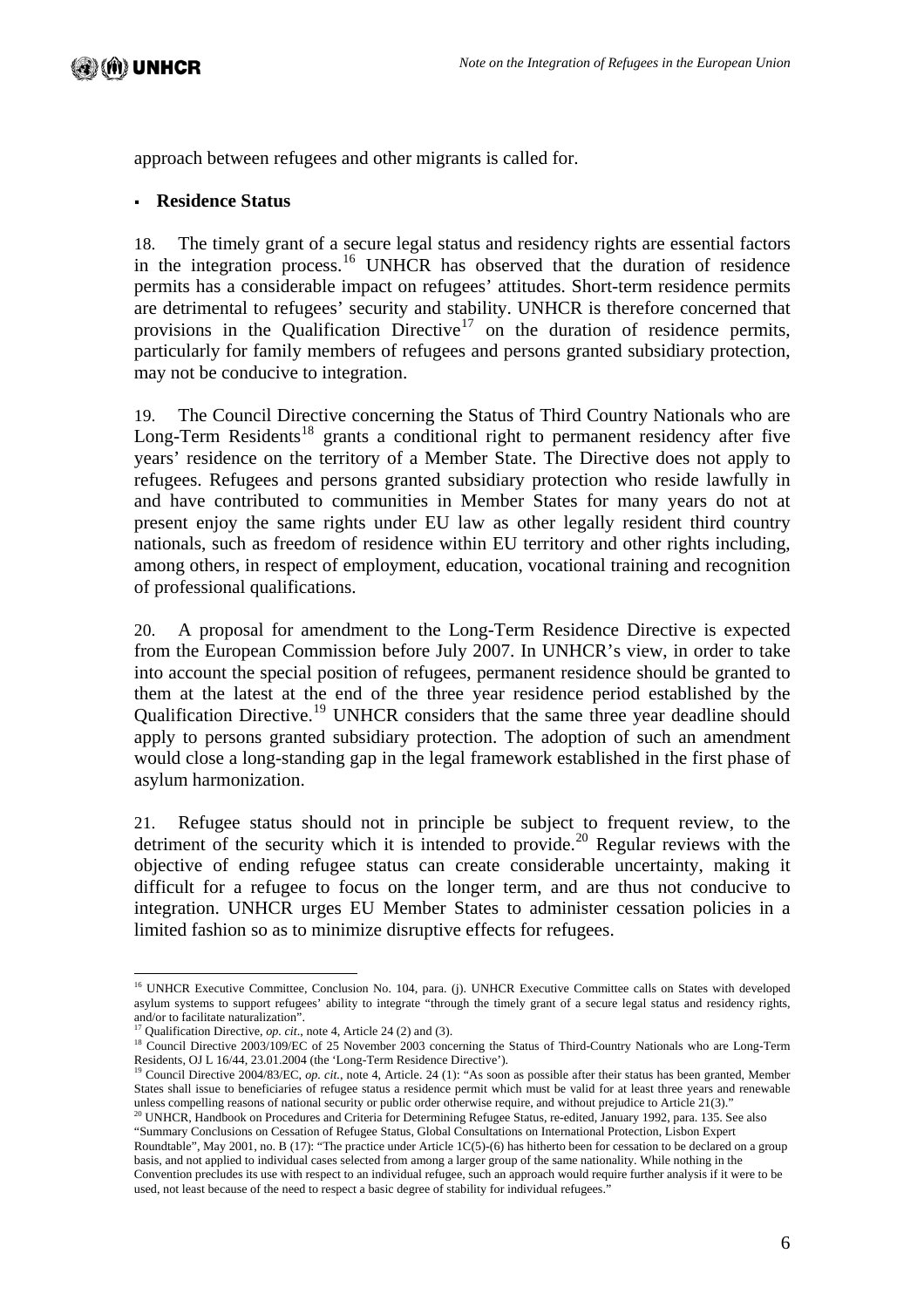22. An important difference between refugees and other migrants concerns the application of sanctions for non-fulfilment of integration obligations, such as the withdrawal of residence permits for failure to pass language tests. Such sanctions should not be applied to refugees, as they have the effect of eroding the minimum set of rights which States must accord to them based on international and/or regional refugee and human rights norms.

# **Addressing the Consequences of Trauma**

23. People in need of protection are more likely than other migrants to have experienced traumatic events. Persecution, exposure to brutality and violence, displacement and forced separation from family and friends are all factors that can have a serious impact on mental health. These factors may also affect the capacity to learn, and may fuel despondency or aggression, including within the family.

24. This reality has to be taken into account in designing and implementing integration policies. Unless the consequences of trauma are addressed, refugees may not be in a position fully to participate in integration programmes, and their ability to become active members of society may be seriously hampered. Specialized care, counselling, and other types of health facilities should be provided, where possible as part of mainstream services, to address the psychological needs of refugees. Crosscultural mediators and interpreters may be needed to enable refugees to benefit from such services.

25. Inadequate reception as well as integration policies can exacerbate or perpetuate the effects of trauma. Continued separation from family members, absence of work, social exclusion and marginalization, anxiety about the future, exposure to ignorance, hostility and humiliation are all factors which may aggravate the psychological state of the person concerned. It is important to remove obstacles that maintain effects of trauma. As incorrect actions may cause significant impairment and long-term suffering, specific training should be organized for professionals working in areas linked to integration, particularly in the areas of health, education and employment, to assist them in dealing with refugees' psycho-social needs, reactions to traumatic experiences and pathological conditions.

# **Administrative Assistance and Recognition of Qualifications**

26. According to Article 25 of the 1951 Convention, dealing with administrative assistance, host country authorities "shall deliver or cause to be delivered under their supervision to refugees such documents or certifications as would normally be delivered to aliens by or through their national authorities." Refugees have highlighted problems in obtaining official documents necessary for marriage, certification of good character and other similar papers. UNHCR strongly encourages EU Member States to put in place effective mechanisms to ensure that refugees have access to documents that they require to exercise their rights.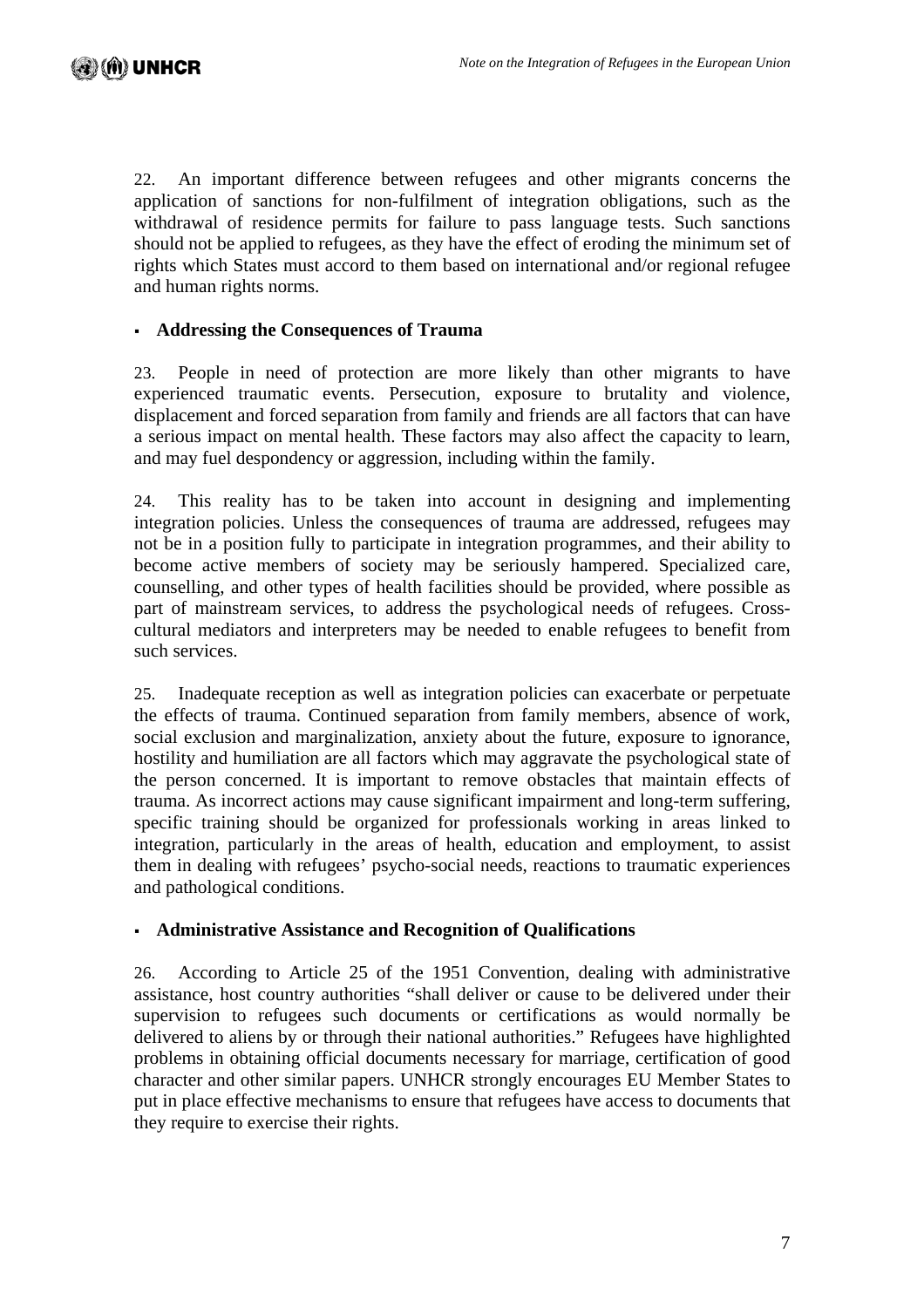27. In many situations, refugees are unable to provide documentary evidence of previous studies. They may have had to leave their personal belongings and papers behind. There may be no way to communicate safely with the institution(s) where their qualifications were earned, or relevant files and archives may have been destroyed in acts of war or violence. Information may also be withheld for political or other reasons.[21](#page-7-0) European institutions responsible for recognition of qualifications have acknowledged the specific problems of certifying previous studies by refugees and highlighted the lack of documentary evidence as the main challenge. $^{22}$  $^{22}$  $^{22}$ 

28. In the absence of documentary evidence of previous studies, decisions as to the level of enrolment in primary and secondary schools can be a challenging task. Limited resources and competence within schools or local authorities sometimes may result in the use of inappropriate criteria to determine the level at which to enrol a child, such as knowledge of the host country language, the age of the child or other narrow tests. UNHCR strongly encourages the use of flexible criteria, based on the child's educational level and needs.<sup>[23](#page-7-2)</sup>

29. Access to the labour market can often be facilitated if vocational qualifications and relevant work experience can be assessed against national standards by a competent national body. UNHCR welcomes initiatives facilitating such assessment or certification, through competency tests or other appropriate methods.

30. With regard to higher education, Article VII of the Lisbon Convention<sup>[24](#page-7-3)</sup> obliges State Parties "to take all feasible and reasonable steps […] to develop procedures designed to assess fairly and expeditiously whether refugees, displaced persons and persons in a refugee-like situation fulfil the relevant requirements for access to higher education, further higher education programmes or employment activities, even in cases in which the qualifications obtained in one of the Parties cannot be proven through documentary evidence." UNHCR calls upon State Parties to the Lisbon Convention<sup>[25](#page-7-4)</sup> to implement this provision by adopting flexible assessment measures, such as those suggested in the Explanatory Report to the Lisbon Convention<sup>[26](#page-7-5)</sup> as well as by the Lisbon Recognition Convention Committee.<sup>[27](#page-7-6)</sup> Pursuant to Article 22 (2) of the 1951 Convention and in light of the recommendation by the Executive Committee<sup>[28](#page-7-7)</sup>

 $\overline{a}$ 

<span id="page-7-0"></span> $21$  See Explanatory Report to the Council of Europe/UNESCO Convention on the Recognition of Qualifications concerning Higher

<span id="page-7-1"></span>Education in the European Region, adopted in Lisbon on 11 April 1997 (ETS No. 165), Article VII.<br><sup>22</sup> See, for instance, the introduction to the Council of Europe Working Party on Refugee Qualifications, *Guidelines for t* 

<span id="page-7-2"></span><sup>&</sup>lt;sup>23</sup> The city of Vantaa, Finland, for instance, draws up an individual integration plan for each refugee child, which is based on a specific assessment of his or her learning requirements.

<sup>24</sup> *Op. cit*., note 21*.*

<span id="page-7-3"></span> $25$  As of April 2007, the Convention has been ratified by 22 EU Member States.

<span id="page-7-5"></span><span id="page-7-4"></span><sup>&</sup>lt;sup>26</sup> *Op. cit.*, note 21. Article VII suggests the following two measures "provisional recognition of the qualifications claimed on the basis of a sworn statement […] or the provision of special examinations to allow refugees, displaced persons and persons in a refugee-like situation to prove the qualifications they claim to have acquired."<br><sup>27</sup> See Recommendation on Criteria and Procedures for the Assessment of Foreign Qualifications adopted by the Lisbon

<span id="page-7-6"></span>Recognition Convention Committee at its second meeting, Riga, 6 June 2001, paragraph 19: "In cases where refugees, persons in a refugee-like situation or others for good reason cannot document the qualifications they claim, credential evaluators are encouraged to create and use a Background Paper giving an overview of the qualifications or periods of study claimed with all available documents and supporting evidence." See also paragraph 28: "Such measures […] could include ordinary or specially arranged examinations, interviews with staff of higher education institutions and/or the competent recognition authority and sworn statements before a legally competent authority." See also the Guidelines quoted in note 22. <sup>28</sup>UNHCR Executive Committee, Conclusion No. 104, para (m) (iii) encourages States, wherever possible, to recognize the

<span id="page-7-7"></span>equivalency of academic, professional and vocational diplomas, certificates and degrees acquired by refugees prior to entry into the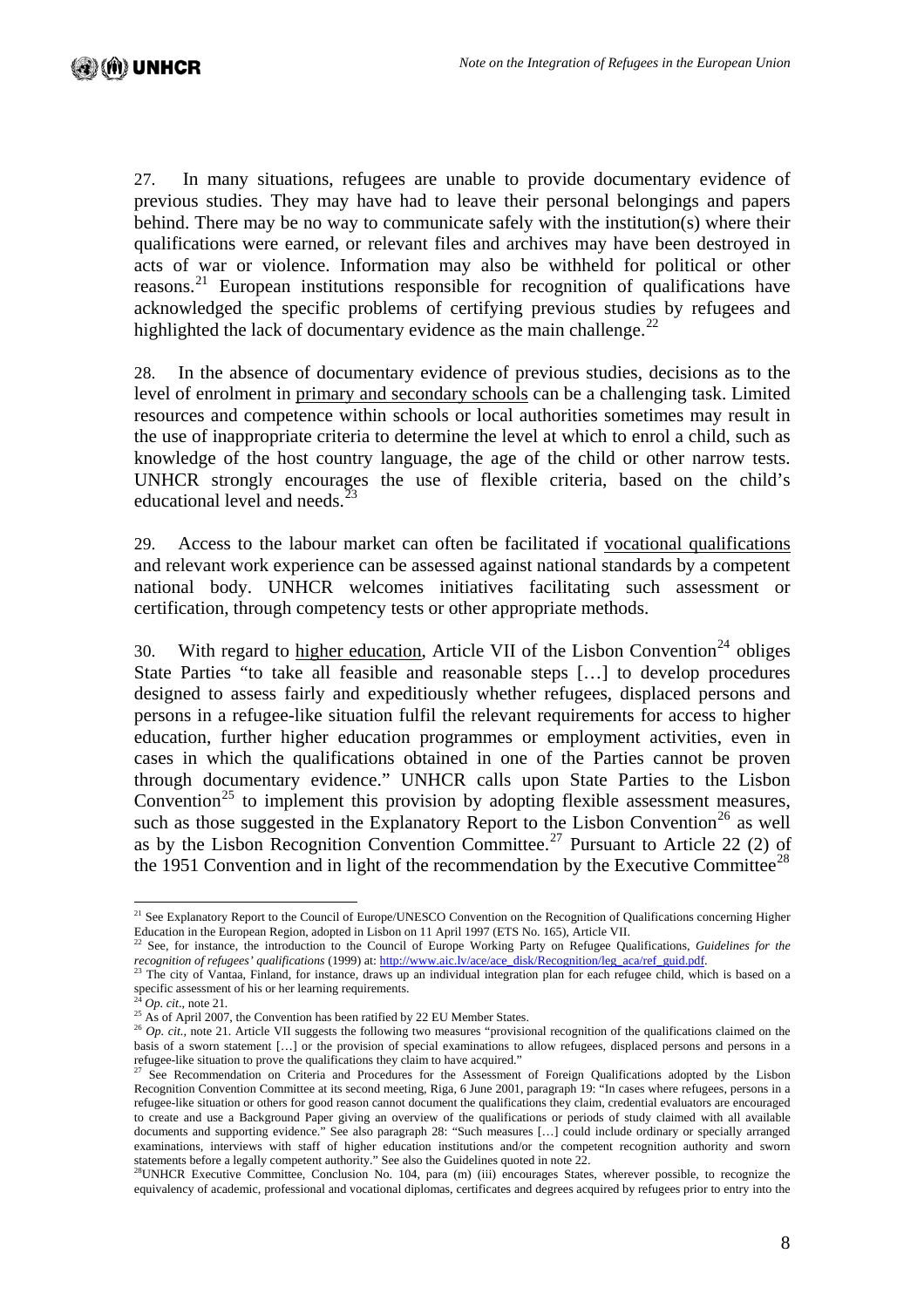UNHCR encourages EU Member States also to extend the use of such flexible assessment measures to refugee qualifications obtained in countries other than those covered by the Lisbon Convention.<sup>[29](#page-8-0)</sup>

31. Another challenge relating to the recognition of refugee qualifications is the lack of information to enable competent educational authorities to make appropriate assessments. Such information may include details of the curriculum followed by refugee students, textbooks used, qualifications of their teachers, and standards and supervision arrangements for examinations taken. While this challenge is of a general nature, it is exacerbated in countries affected by armed conflicts. UNHCR welcomes initiatives which make information about qualifications easily available  $30^{\circ}$  $30^{\circ}$  and encourages the development of tools such as handbooks, manuals or databases to assist educational institutions and other bodies responsible for re-certification. Member States could consider sharing the knowledge gained or tools developed in this area.

## **Right to Work**

32. As stated above, employment is a key factor supporting integration. UNHCR therefore welcomes the Qualification Directive provision requiring that 1951 Convention refugees in the European Union have generally the same level of access to the right to work as nationals. $31$  Where this is not the case, UNHCR encourages States to consider removing restrictions to employment by granting residency as soon as possible to recognized refugees, and extending employment opportunities in the public sector.

33. UNHCR would also like to stress the importance of removing, as far as possible, practical barriers that may make it difficult for refugees fully to enjoy the right to work. The Executive Committee<sup>[32](#page-8-3)</sup> has encouraged anti-discrimination policies and awareness-raising activities aimed at combating institutionalized discrimination. In the area of wage-earning employment, in addition to the qualification problems identified above, there may be a need to ensure that employers are aware of the fact that refugees are allowed to work. As regards self-employment, refugees planning to open a business may find it difficult to obtain start-up loans as they may not be able to provide the necessary guarantees required by banking institutions. Mentoring programmes established in a number of countries<sup>[33](#page-8-4)</sup> have demonstrated an added value and UNHCR encourages States to support such programmes, and to promote in particular those which address the specific challenges faced by women seeking to enter the labour market.

host country.

<span id="page-8-0"></span><sup>&</sup>lt;sup>29</sup> The Recommendation adopted by the Lisbon Recognition Convention Committee (*op. cit.*, note 27) at para. 21 also recommends that "[s]pecial measures aimed at low income groups, refugees and displaced persons and other disadvantaged groups should be considered in order to ensure that no applicant is prevented from seeking recognition of his or her foreign qualifications because of the costs involved."

 $30$  See for instance the database established by the Swedish National Agency for Higher Education, which contains the results of

<span id="page-8-1"></span>evaluations done in recent years: [http://www.hsv.se](http://www.hsv.se/).<br>
<sup>31</sup> Council Directive 2004/83/EC (*op. cit.*, note 4), Article 26. See also UNHCR's annotated comments on this Directive.

<span id="page-8-4"></span><span id="page-8-3"></span><span id="page-8-2"></span><sup>&</sup>lt;sup>32</sup> UNHCR Executive Committee, Conclusion on Local Integration, No. 104 (LVI) – 2005, para. n (i).<br><sup>33</sup> In Denmark, for instance, the Junior Chamber International (JCI) launched a project supported financially by the Min Integration in 2005, whereby people from the Danish business-community are using their networks to help refugees and other newcomers to find a job and teach them how the Danish business community works.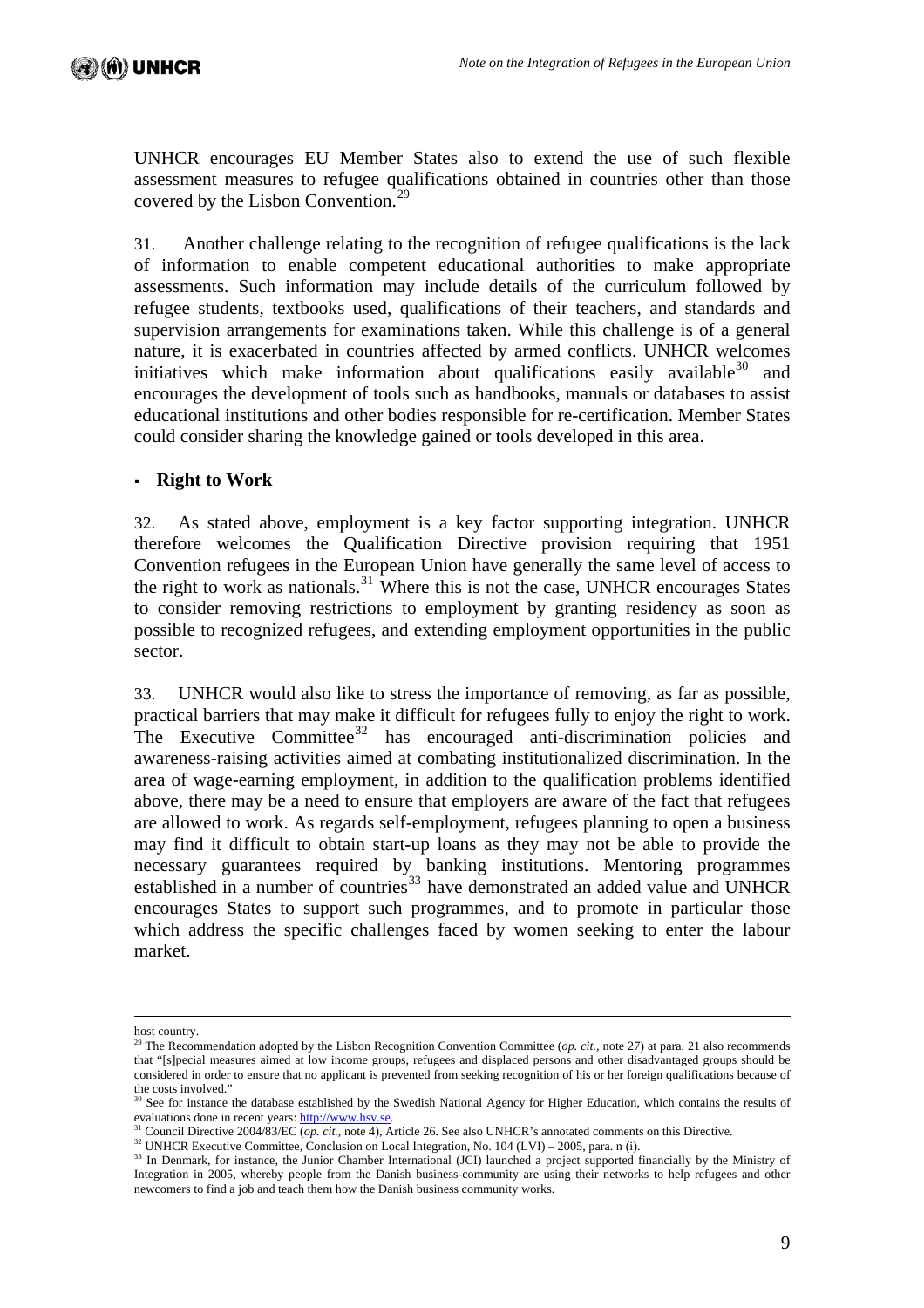[34](#page-9-0). The Qualification Directive<sup>34</sup> allows EU Member States to maintain substantial restrictions to the enjoyment of rights by persons granted subsidiary forms of protection. While it is acknowledged that countries are allowed to introduce work permits or other mechanisms governing access to work which can be linked to citizenship and/or residence status, UNHCR considers that any such rules must take into account the need of the person concerned for alternative means of survival.<sup>[35](#page-9-1)</sup> The protection needs of beneficiaries of subsidiary protection are often of equal duration to those of refugees, and return to the home country is not a likely option for most such persons. Therefore, adequate means of survival can only be achieved either by allowing access to the labour market or through assistance schemes. Given the costs involved as well as the negative social consequences of dependency, UNHCR strongly favours access to the labour market, at the latest from the time a person is recognized as needing subsidiary protection.

#### **Family Unity**

35. In UNHCR's experience, the possibility of being reunited with one's family is of vital importance to the integration process. Family members can reinforce the social support system of refugees and, in so doing, promote integration.<sup>[36](#page-9-2)</sup> In this connection the UNHCR Executive Committee has called upon countries of asylum and countries of origin to "support the efforts of the High Commissioner to ensure that the reunification of separated refugee families takes place with the least possible delay".<sup>[37](#page-9-3)</sup>

36. Refugees do not have the option of returning home to enjoy the right to family life. UNHCR welcomes the fact that 1951 Convention refugees are allowed to bring nuclear family members to join them in their country of asylum, and encourages Member States to grant the arriving family members the same level of rights as refugees. However, family reunification rights are generally limited to core family members, while in other cultures extended family links can be very strong. UNHCR therefore encourages Member States to adopt a pragmatic and flexible approach to requests for family reunification with other dependent family members who were living in the same household as the refugee prior to flight.<sup>[38](#page-9-4)</sup>

37. The Family Reunification Directive<sup>[39](#page-9-5)</sup> includes some limiting provisions, such as the possibility that family reunification may be refused on grounds of public health<sup>[40](#page-9-6)</sup>

<span id="page-9-0"></span> $34$  Oualification Directive, op. cit., note 4, Chapter VII, Articles  $20 - 34$ .

<span id="page-9-1"></span><sup>&</sup>lt;sup>35</sup> See Committee on Economic, Social and Cultural Rights, General Comment No. 12: The right to adequate food at para. 15: "The obligation to *fulfil* (*facilitate*) means the State must proactively engage in activities intended to strengthen people's access to and utilization of resources and means to ensure their livelihood, including food securi

<span id="page-9-2"></span><sup>&</sup>lt;sup>36</sup> UNHCR Executive Committee, Conclusion No. 104 (LVI), 2005, para. (n)(iv).<br><sup>37</sup> UNHCR Executive Committee, Conclusion No. 24 (XXXII), 1981, para. 2.

<span id="page-9-4"></span><span id="page-9-3"></span><sup>&</sup>lt;sup>38</sup> UNHCR Executive Committee has recommended that States apply liberal criteria in identifying those family members who can be admitted with a view to promoting a comprehensive reunification of the family. Accordingly, the notion of "family" should not be limited to the so-called "nuclear family", but should also encompass those dependent family members who are living in the same household, and should encompass not only legally married couples but also couples forming a genuine and stable unit (including couples of the same sex). This approach would also follow the logic adopted for accompanying dependents by the Qualification Directive in Article 23(5). While not excluding this possibility, the Family Reunification Directive (see note 39) leaves such decision to the discretion of EU Member States (Article 10(2)).

<span id="page-9-6"></span><span id="page-9-5"></span><sup>&</sup>lt;sup>39</sup> Council Directive 2003/86/EC of 22 September 2003 on the Right to Family Reunification, OJ L 251/12, 3.10.2003 ('Family Reunification Directive'). See also UNHCR's Comments on the Amended Proposal of the European Commission for a Council Directive on the Right to Family Reunification (COM (2002) 225 final, 2 May 2002), UNHCR Geneva, 10 September 2002. *40 Ibid*., Article 6, para. 1.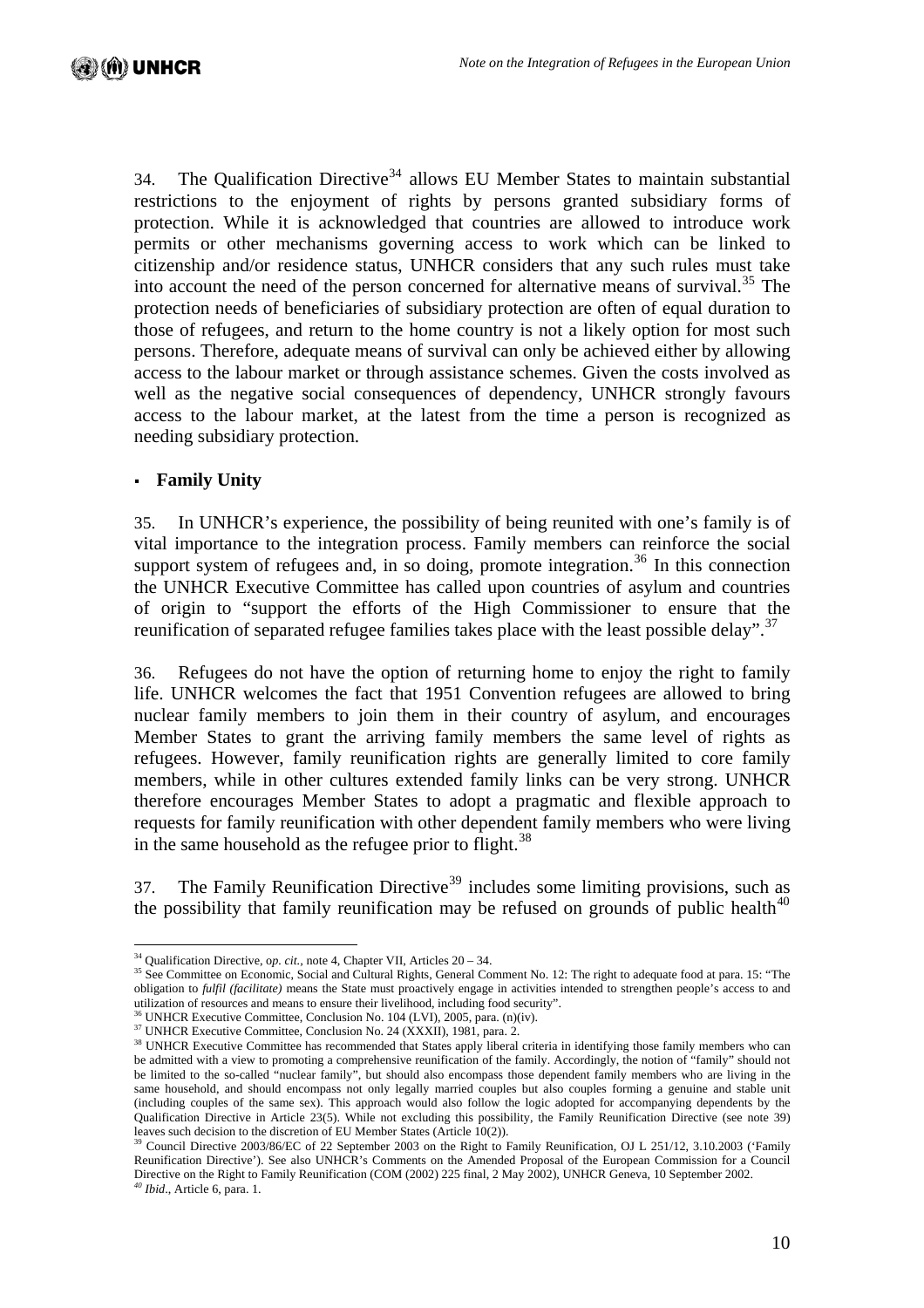and the requirement of having "reasonable prospects of obtaining the right to permanent residence".<sup>[41](#page-10-0)</sup> Such requirements should not be considered as an automatic bar to family reunification and in weighing interests of public health, the possibility of treatment either in the country of origin, if feasible, or in the host country should also be considered. UNHCR encourages Member States to limit the grounds for refusal of family reunification in the case of refugees, in view of their special circumstances.

38. DNA testing is increasingly relied upon as a means of establishing family relationships for reunification purposes. In UNHCR's view, DNA testing should be done with the consent of the refugee and the applicant(s) for reunification with a full explanation of the reasons for such testing. The results of the tests should only be used for the explicit purpose of verification of relationship, and confidentiality requirements should be respected. DNA tests should be used only where other means of verification have proven to be inadequate. Cultural differences in the definition of "family" should be kept in mind, which in some cases might include members of a household with whom there might not be biological links. The high cost of DNA testing should also be considered as a reason for limiting its use.

39. In UNHCR's view the largest gap with regard to family unity relates to the situation of persons granted subsidiary protection, as the Family Reunification Directive excludes beneficiaries of subsidiary protection from its scope of application.<sup>[42](#page-10-1)</sup> UNHCR does not see any justification for different treatment of refugees and beneficiaries of subsidiary protection, as neither category can return home to enjoy the right to family unity. It can be questioned if rules which prohibit or severely restrict family reunification in the host country of persons granted subsidiary protection would be contrary to the right to family life as set forth in Article 8 of the European Convention on Human Rights and Article 23 of the International Covenant on Civil and Political Rights, particularly in those cases where the family member remains in the country of origin and reunification is only feasible in the host country.

#### **Naturalization**

40. Naturalization concludes the legal dimension of the integration process, as it leads to cessation of refugee status in accordance with Article 1C (3) of the 1951 Convention. Article 34 of the 1951 Convention provides that States shall make every effort to expedite naturalization proceedings for refugees and reduce fees. A similar provision is also contained in Article  $6(4)(g)$  of the European Convention on Nationality, according to which each State Party "shall facilitate in its internal law the acquisition of its nationality for […] stateless persons and recognized refugees lawfully and habitually resident on its territory". The Council of Europe's Explanatory Report to the Convention contains some examples of favourable conditions, which include a reduction of the length of required residence, less stringent language requirements, a simpler procedure and lower procedural fees.<sup>[43](#page-10-2)</sup>

<span id="page-10-0"></span> $\overline{a}$ <sup>41</sup> *Ibid.*, Article 3 para. 1. This provision could lead to an erosion of the right to family reunification if read in conjunction with Article 24 of the Qualification Directive (Council Directive 2004/83/EC) which does not entitle refugees to a 'permanent residence' permit, but only to a renewable three years residence permit.

<span id="page-10-2"></span><span id="page-10-1"></span><sup>&</sup>lt;sup>42</sup> *Ibid.*, Article 3, para. 2(c).<br><sup>43</sup> See Explanatory Report to the European Convention on Nationality, adopted in Strasbourg on 6 November 1997 (ETS No. 166), para. 52.